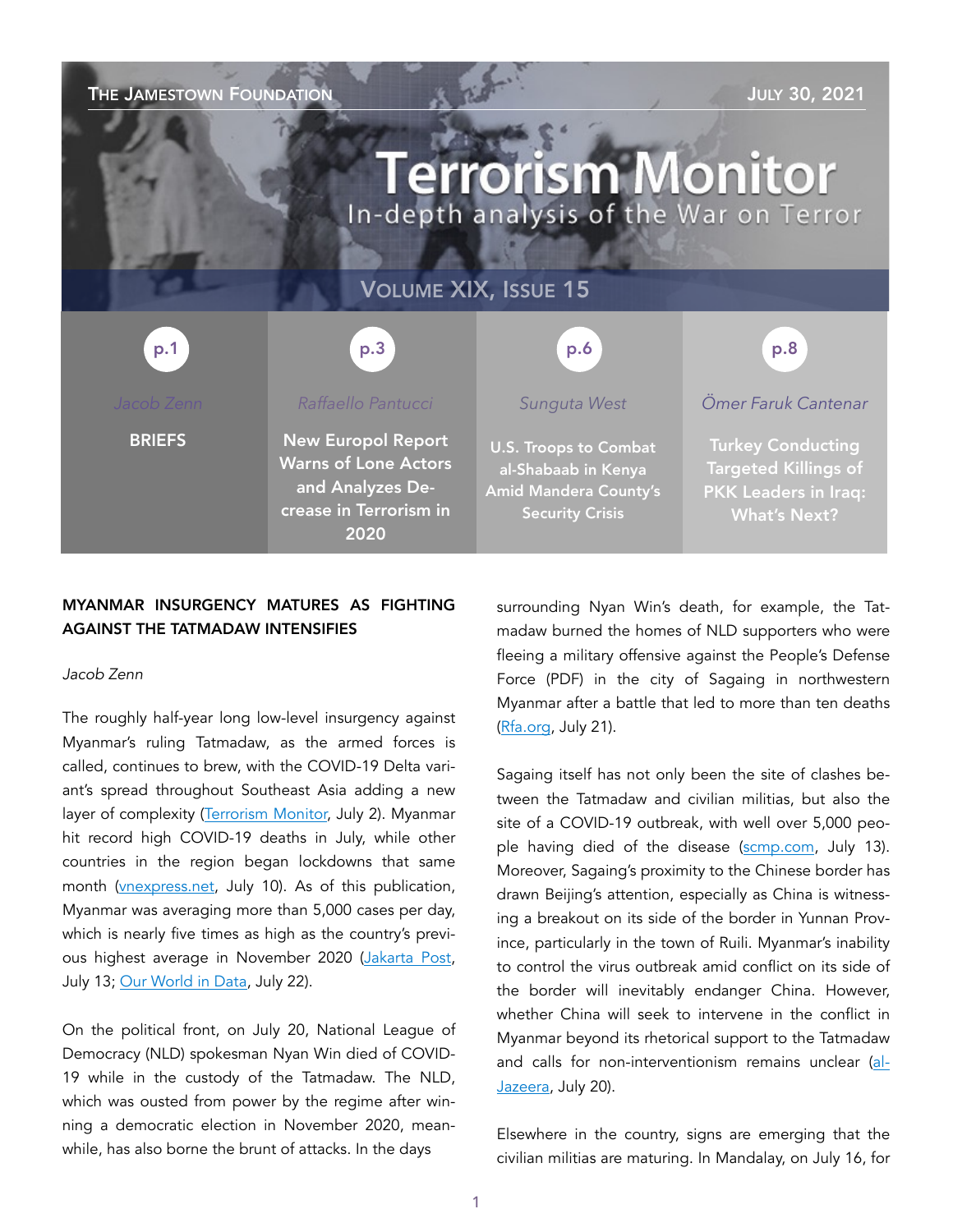example, two bombs destroyed an electricity office that had become a source of contention between the Tatmadaw and its opponents. Although the local PDF did not claim the bombings, it had warned the public against paying any bills to Tatmadaw for electricity, arguing that the money would be used to suppress the people. At the time of reporting, no one had claimed responsibility for the bombings. Whether or not the PDF conducted the bombings, which injured two people, or like-minded civilians conducted the attack, it reflected how the opposition to the Tatmadaw recognizes that the battle does not just involve combatting the regime with weapons in clashes, but also winning civilian support and acquiescence, and possibly even through coercion ([myanmar-now.org,](https://www.myanmar-now.org/en/news/electricity-office-in-mandalays-pyigyidagun-township-bombed) July 17).

In other parts of Myanmar, the fighting is becoming increasingly brutal. In mid-July, for example, the Tatmadaw's soldiers clashed with the Karenni People's Defence Force (KPDF). The battle resulted in ten shells striking villagers and heavy weapons being fired from both sides. Moreover, the fighting occurred after a temporary ceasefire had been reached between the Tatmadaw forces and KPDF, which obviously did not last. Further, civilians reported the regime troops stealing their livestock (Bnionline.net, July 15). This case is but one of dozens across Myanmar that reflects the intensification of the conflict, with COVID-19, China, and numerous other factors preventing any imminent solution.

*Jacob Zenn is the Editor of* Terrorism Monitor

#### ISWAP GAINS CONTROL OF NIGERIA'S STRATEGIC SAMBISA FOREST

#### *Jacob Zenn*

In May, Islamic State (IS) declared Abu Musab al-Barnawi to be the new leader of Islamic State in West Africa Province (ISWAP) ([Telegram](https://unmaskingbokoharam.com/2021/05/18/iswap-abu-musab-al-barnawi-leadership-reinstatement-audio-may-2021/), May 18). Al-Barnawi subsequently commanded the offensive that led to the death of rival factional leader Abubakar Shekau in Sambisa Forest, Borno State, Nigeria ([HumAngle,](https://humangle.ng/boko-haram-strongman-shekau-dead-as-iswap-fighters-capture) May 21). After Shekau's death, questions arose about whether Shekau's loyalists in Sambisa would defect to ISWAP and extend the group's presence to Sambisa for the first time.

Growing evidence suggests Sambisa is now becoming an ISWAP heartland. The first piece of evidence that suggested this was a video released by ISWAP after Shekau's death. The video featured Shekau's loyalists in Sambisa acknowledging their new allegiance to ISWAP ([Telegram](https://unmaskingbokoharam.com/2021/06/25/iswap-the-righteous-video-on-late-abubakar-shekaus-fighters-reintegration-and-loyalty-to-islamic-state-june-25-2021/), July 25). This was despite the fact that Shekau's loyalists in Lake Chad announced in a separate video that they would fight ISWAP until IS designated them as ISWAP's true leaders [\(Telegram,](https://unmaskingbokoharam.com/2021/06/14/boko-haram) June 14). Since these videos' publication, ISWAP also released an Eid al-Adha video, which included prayers in Sambisa. This again demonstrated that ISWAP had expanded its foot-print into Sambisa after Shekau's demise [\(Telegram](https://unmaskingbokoharam.com/2021/07/24/iswap-eid-al-adha-slaughter-video-from-lake-chad-sambisa-and-farooq-yobe-july-23-2021/), July 23).

ISWAP photo streams, which it releases on average at least once per week, have also indicated that the group now operates in and around Sambisa, where Shekau's fighters exclusively operated before his death. Such photo streams were from:

•Pulka, Borno and Mora, Cameroon on July 12, showing captured motorcycles and weapons from the Nigerian and Cameroonian armies;

•Sambisa Forest on July 17, showing prayers and practice shooting of a rocket-propelled grenade (RPG) launcher; and

•Konduga, Borno, showing captured weapons from the Nigerian army. [1]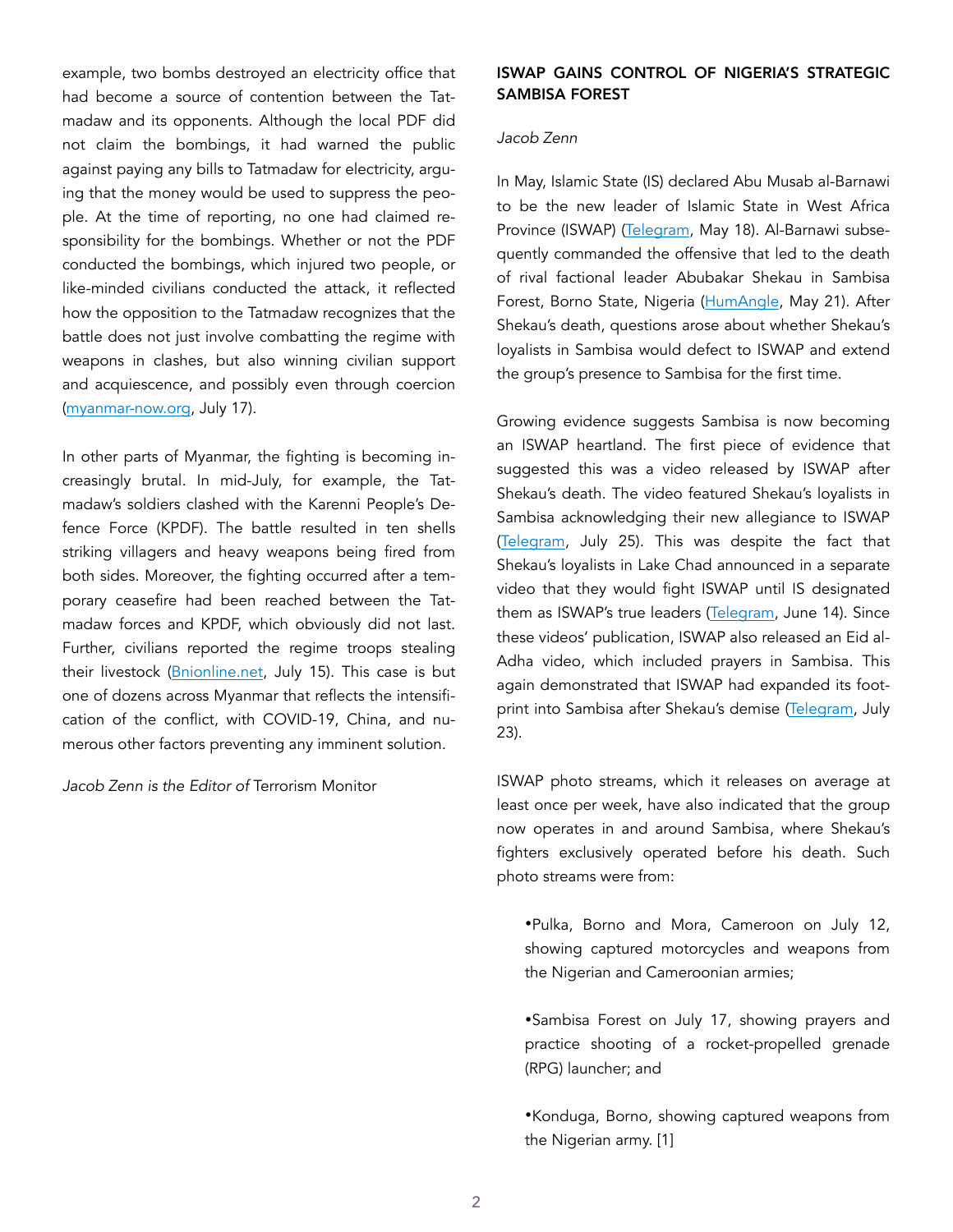With the releases of these videos and photos, ISWAP has affirmed its control of Sambisa and its environs. Strategically, this means ISWAP will be better able to carry out attacks in Cameroon and northern Adamawa State in Nigeria. Since Shekau's death, raids on villages in Cameroon have notably decreased, which is likely a result of ISWAP ordering the former Shekau fighters to desist from such attacks. At the same time, ISWAP's claim on July 14 of raiding a small Adamawa village to kill Christians and burn down a church indicates the group will not desist from those types of attacks ([Telegram,](https://unmaskingbokoharam.files.wordpress.com/2021/07/iswapjuly142021adamawachristianvillageattack.pdf) July 14).

Thus, although ISWAP is generally less brutal than Shekau was, the group's levels of violence vary depending on the target. Christians and Nigerian soldiers and vigilantes who support the soldiers, for example, will not be spared by ISWAP. However, ordinary Muslim civilians and aid organizations are likely to face fewer security risks as long as they cooperate with ISWAP and not the Nigerian government or military. ISWAP's release of abducted aid workers for an undisclosed ransom shortly after Abu Musab al-Barnawi reemerged as the leader of the organization in May exemplifies the group's, and especially his, general leniency toward aid organizations that provide their resources to ISWAP [\(Punch,](https://punchng.com/boko-haram-releases-aid-workers-others/%22%20%5Cl%20%22:~:text=Several%20humanitarian%20workers%20and%20civilians,other%20civilian%20captives%20after%20negotiations.) June 14). These resources are then dispersed to populations under ISWAP's control.

Sambisa Forest was an impenetrable hideout for Shekau ever since he relocated there from Maiduguri around 2013. The Nigerian army and air force were never able to capture or locate Shekau for airstrikes. Now that ISWAP controls the forest, it will be able to stash captured weapons and other supplies there as well as relocate key commanders so that, like Shekau, they can evade security forces. Control of the forest will not only provide entry points for ISWAP into Cameroon and Adamawa State—if not also towards Borno's capital, Maiduguri—but also provide another hideout for the group.

[1] The photo streams can be seen at the following link: https://unmaskingbokoharam.com/2019/08/06/iswapphotostreams-2015-onwards/

## New Europol Report Warns of Lone Actors and Analyzes Decrease in Terrorism in 2020

#### *Raffaello Pantucci*

In late June, Abdirahman Jibril A, a 24-year-old Somali migrant legally residing in Germany, walked barefoot into a Woolworth shop in the center of Würzburg, Bavaria asking for the kitchenware department. Once there, he took a large kitchen knife and started attacking people. When he was finally brought down by police and pedestrians, he had murdered three people and injured seven others.

The attack came only a week after the European Union Agency for Law Enforcement Cooperation (Europol) had launched its latest annual report, which highlighted that lone actor terrorism of this sort is the sharp end of the threat Europe faces. Most worrying for Europol chief, Catherine de Bolle, was the fact that "more jihadist terrorist attacks were completed than thwarted during 2020." While absolute numbers of such attacks remain low at 15 attacks recorded over the year, the lone actor threat remains a critical gap in European counterterrorism.

#### Comparing the Attackers in Würzburg and France

At time of writing, details around the Würzburg attacker were lacking. Authorities in Germany seemed divided between whether he was a terrorist or suffering from some sort of mental crisis at the time of the attack. While he was reported as having shouted "Allahu Akhbar" during the attack, authorities appear not to have concluded that he consumed much jihadist or other radical material prior to the attack. Discussions with family members have also not clarified the extent of his radicalization ([tagesspiegel,](https://www.tagesspiegel.de/) July 15). Some reports indicated a history of serious mental issues, including hearing voices and believing himself to be followed by the authorities ([Welt](https://www.welt.de/politik/deutschland/article232246503/Attentaeter-von-Wuerzburg-war-seit-Jahren-psychisch-auffaellig.html), July 2). The attack seems part of a pattern of incidents highlighted in the Europol report whereby "some lone attackers in 2020 again displayed a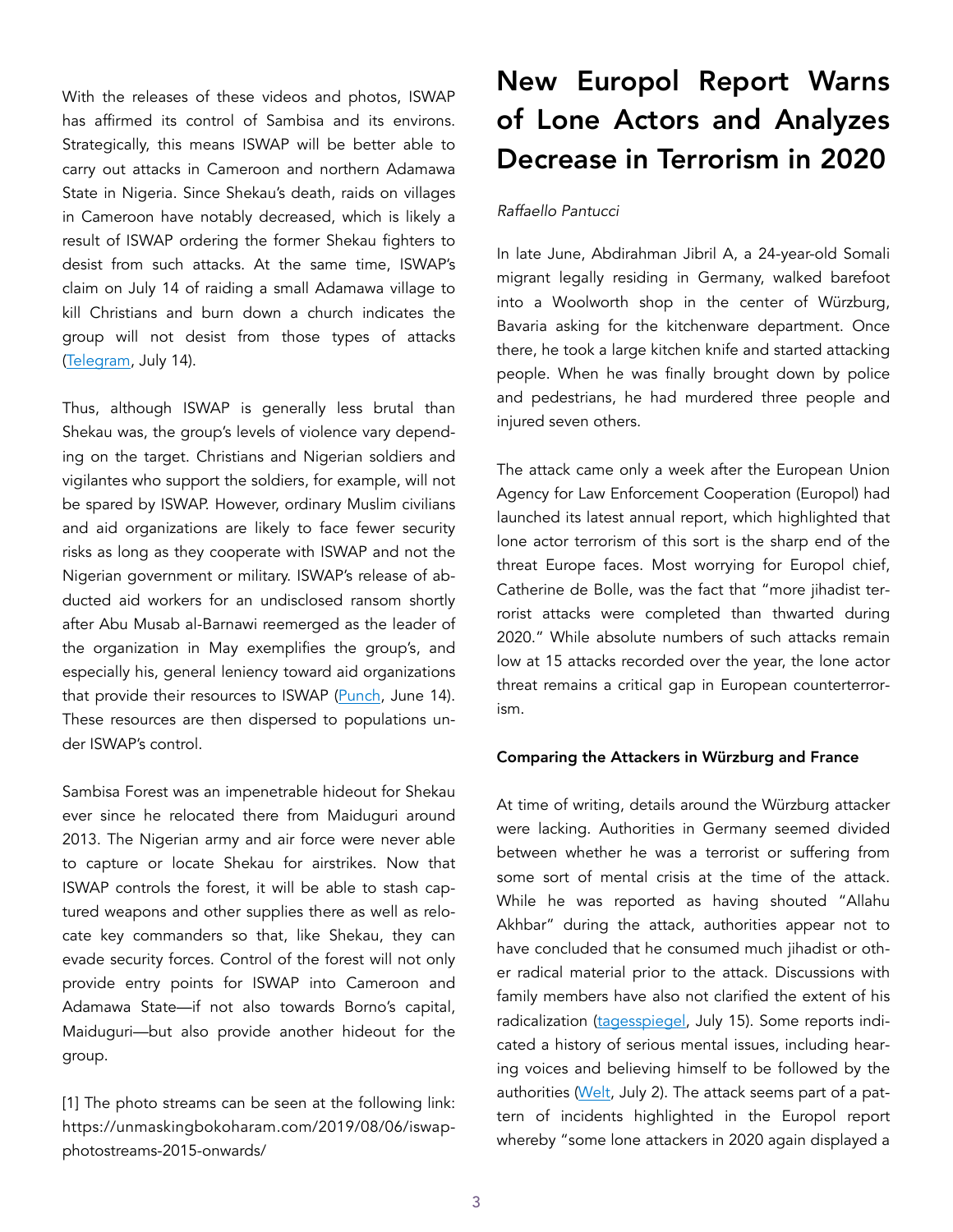combination of extremist ideology and mental health issues. This made it difficult at times to distinguish between terrorist attacks and violence caused by mental health problems."

In some cases, authorities have gone so far as to blame COVID-19 for attacks. The Europol report mentions, "At an individual level, there is a risk that the situation created by the pandemic could be an additional stress factor for radicalized individuals with mental health problems. As a result, lone actors might turn to violence sooner than they would have done under different circumstances." French authorities in particular have suggested that two cases almost exactly a year apart reflect this trend, with mental strain pushing individuals previously not known to authorities to launch extremist attacks.

The first attack in Romans-sur-Isère came just as lockdowns were starting in France in April 2020 and was conducted by a Sudanese migrant who murdered two people and injured five others waiting in a shop. He was found to have extremist material, though ultimately he was placed into a secure mental health unit ([lemonde.](https://www.lemonde.fr/societe/article/2021/05/11/l-ombre-de-l-irresponsabilite-penale-sur-l-attentat) [com](https://www.lemonde.fr/societe/article/2021/05/11/l-ombre-de-l-irresponsabilite-penale-sur-l-attentat), May 11). Almost exactly a year later, a Tunisian man who had lived in France for several years attacked staff at a police station in Rambouillet, leading to one death. This attacker was as unknown to authorities as the man in Romans-sur-Isère and was listening to extremist material at the time of his attack. He was shouting "Allahu Akhbar" during his attack before being killed by police. Authorities are still unclear about his radicalization process, although indicators, including his online activity, appear to suggest it may have in part been triggered by COVID-19 lockdowns ([lexpress.fr,](https://www.lexpress.fr/actualite/societe/attaque-de-rambouillet-quel-est-le-parcours-de-l-assaillant-jamel-g_2149493.html) April 25).

#### Diminishing Mainstream Jihadism and Right- and Left-Wing Terrorism?

Notwithstanding the attacks in Würzburg and France, the Europol report is notable for highlighting the more mainstream jihadist activity that might have been expected has not materialized. The report mentions that few people sought to travel to foreign terrorist battlefields in the past year, and downplayed the criminal-terrorism nexus. It stated, "In the EU, there is little evidence of systematic cooperation between criminals and terrorists…The nexus between crime and jihadist terrorism mainly manifested itself through financing sources as well as within prisons."

The report highlighted that a third of the attacks identified during the reporting year involved individuals who had previous criminal charges for terrorism offences. However, it downplayed the link, stating that "recidivism among terrorism convicts in Europe is relatively low." A lingering sense of threat from the western Balkans is felt throughout the report, however, as the successful Vienna attacker in November 2020 revealed a terrorist network linked to Islamic State (IS) and the Middle East ([Terror](https://jamestown.org/program/briefs-dec-3/)[ism Monitor,](https://jamestown.org/program/briefs-dec-3/) December 3, 2020).

Beyond violent Islamists, the report also discussed extreme right-wing terrorism as a threat, although reported numbers are relatively low. The report, for example, identified one successful extreme right-wing attack in Hanau, Germany in February 2020 ([dw.com,](https://www.dw.com/en/german-prosecutors-say-hanau-shooter-had-a-deeply-racist-mentality/a-52443129) February 20, 2020). However, it made the point that while that shooter was clearly racist, it was unclear the degree to which he was connected to any other networks. The report also highlighted three other disrupted attacks in Belgium, Germany, and France, the growing trajectory right wing extremist youths, and the importance of online communities for this contingent [\(brusselstimes.com](https://www.brusselstimes.com/belgium/123775/molotov-attack-on-belgian-parliament-done-in-retaliation-for-coronavirus-response/%20), July 28, 2020; [euronews.com](https://www.euronews.com/2021/01/28/german-prosecutors-charge-woman-with-planning-far-right-attack-on-muslims-and-politicians%20), January 28, 2020; [france](https://www.francebleu.fr/infos/f)[bleu.fr,](https://www.francebleu.fr/infos/f) May 29, 2020).

Also notable is that Europol reported that there were more actual attacks on the far-left and anarchist side of the coin than from right-wing extremists, although the former did not result in any fatalities. According to the report, some 24 attacks were reported in Italy, with another one disrupted in France. An example of the incidents in Italy was a parcel bomb sent to Giuseppe Pasini, the leader of the Brescia industry association and Chair of local Steelmaker Feralpi Group in September 2020 ([Giornale di Brescia,](https://www.giornaledibrescia.it/garda/pacco-bomba-a-pasini-scorta-per-il-presidente-degli-industria) September 23, 2020).

More recently, Italian authorities noted an increase in anarchist violence directed at authorities and COVID-19 response centers, television transmitters, ATMs, and other public defacements ([Panorama](https://www.panorama.it/abbonati/Inchieste/anarchici-attentati), April 21). This re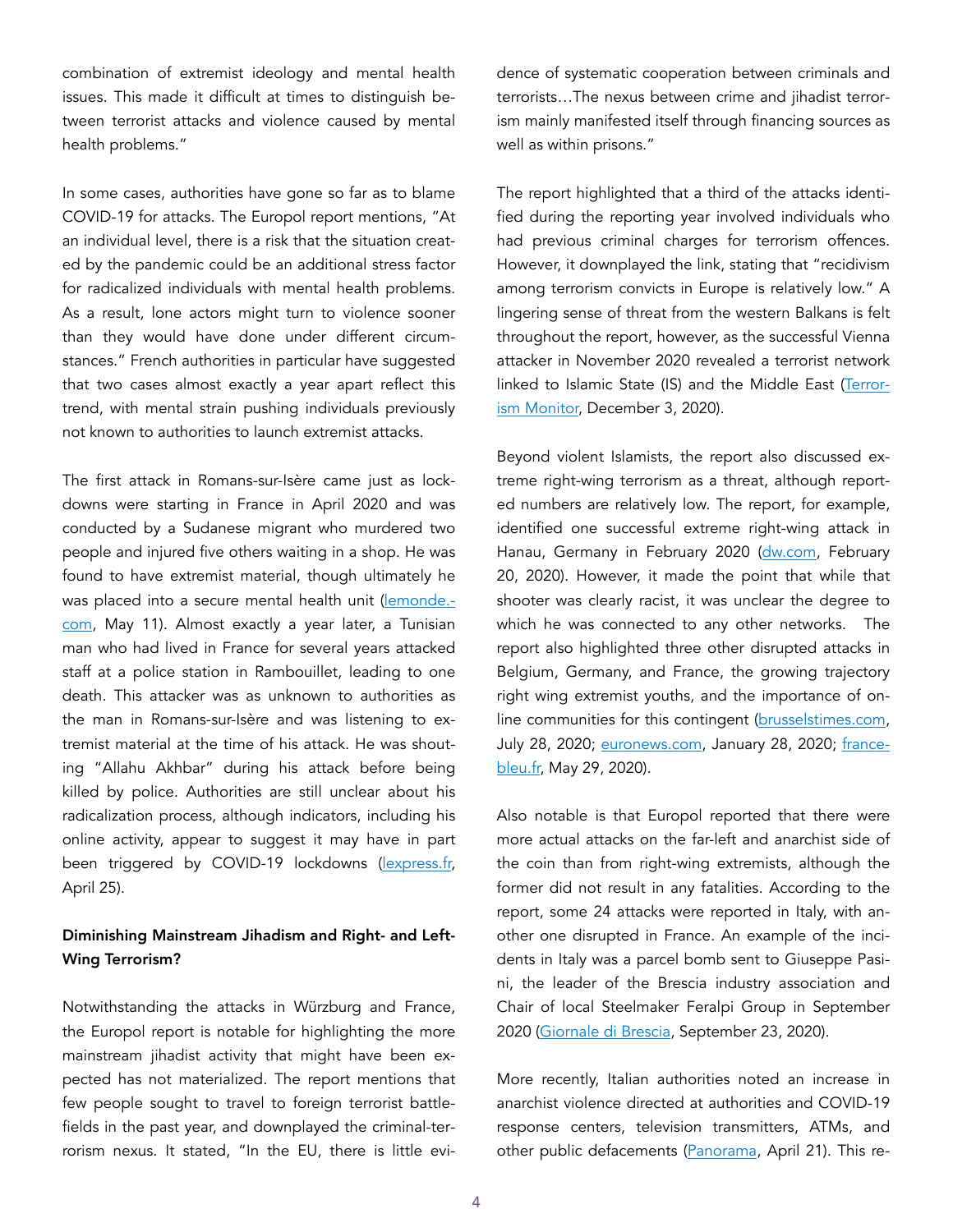flects Europol reporting in 2019 where more than 20 incidents were recorded in Italy, as well as in Spain and Greece, and a broader trend in Europe whereby leftwing/anarchist groups tend to be more active in south-ern European countries ([Europol,](https://www.europol.europa.eu/activities-services/main-reports/european-union-terrorism-situation-and-trend-report-te-sat-2020) June 2020). While for the most part they are involved in letter bomb and firebombing campaigns that cause damage to property rather than life, the Council of the European Union held a discussion on July 7, 2021 to examine whether the seeming escalation of the threat required a greater focus from a higher level ([Council of the European Union,](https://www.statewatch.org/media/2554/eu-council-violent-left-wing-extremism-discussion-paper-10180-21.pdf) July 1).

#### Conclusion

The overall narrative from Europol reporting is that terrorist threats in Europe are down, though the agency hesitates to say this is a result of lowered activity and speculates that the downturn might be linked to COVID-19-related restrictions. It states, "This decrease, however, is not necessarily linked to decreased terrorist activities. The UK cautioned that the decline in terrorism-related arrests and convictions can also be attributed to the operational changes necessary under government restrictions imposed in March 2020, as a result of the COVID-19 pandemic."

Published in the middle of 2021, it is notable that the trends highlighted in the report for 2020 appear to have carried forward. Thus far, few violent Islamist attacks have taken place in Europe, and those that have taken place are similar to the Würzburg attack, including an incident in Vetlanda, Sweden in March, another stabber in Dresden, Germany days after the Würzburg attack, and a former terrorist offender who attacked a police officer in France in May ([politico.eu](https://www.politico.eu/article/swedish-police-suspect-terror-motives-in-wake-of-vetlanda-attack/), March 4; [tagesspiegel.de](https://www.tagesspiegel.de/politik/tat-von-wuerzburg-nachgeahmt-iraker-stoppten-messerstecher-in-dresden/27), July 6; [France24.com](https://www.france24.com/en/france/20210528-man-attacks-french-police-officer-with-knife-sparking-manhunt-in-western-france), May 28). All were identified in reporting as individuals ideologically inspired and troubled. Meanwhile, the case in May of Jurgen Conings in Belgium, who tried to kill a virologist before dying while in hiding in the wilderness, highlighted the danger on the far right ([politico.eu](https://www.politico.eu/article/ju), June 20). Isolated individuals launching one-man terrorist campaigns appear to be the sharp end of the terrorist threat in Europe for the moment.

*Raffaello Pantucci is a senior fellow at the S. Rajaratnam School of International Studies in Singapore and a senior associate fellow at the Royal United Services Institute in London.*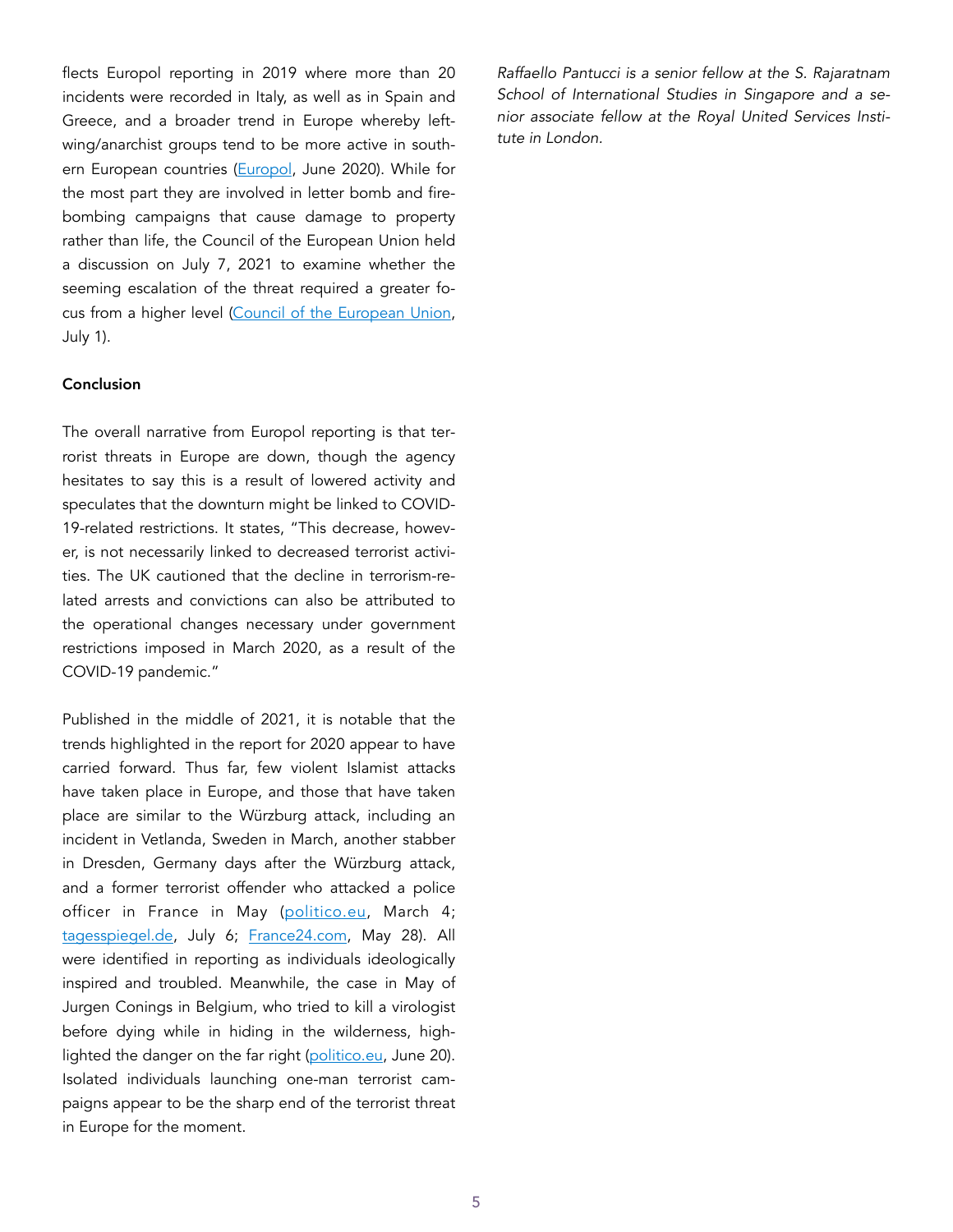# U.S. Troops to Combat al-Shabaab in Kenya Amid Mandera County's Security **Crisis**

#### *Sunguta West*

Kenya's battle against al-Shabaab will receive a boost from U.S. forces after President Joseph R. Biden's approved the deployment of special operation troops to the country. The soldiers are expected to join forces with Kenyan forces in countering al-Qaeda's affiliate in East Africa, al-Shabaab, which continues to threaten the country's peace and security [\(Daily Nation](https://nation.africa/kenya/news/biden-to-send-troops-to-kenya-in-war-on-shabaab-3435462), June 13). The presence of the troops is expected to end or hamper the frequent al-Shabaab raids on Kenya's northeastern and coastal regions, which have been rising.

#### Al-Shabaab's Ascendance in Northeastern Kenya

Although al-Shabaab has been targeting security forces and civilians in Somalia, it has also carried out both lowand high-level attacks in Kenya since Kenyan troops entered Somalia in 2011 to fight the group. The smallscale attacks have continued inside Kenya, even though the country maintains 3,500 soldiers in Somalia as part of African Union Mission in Somalia (AMISOM) troops. The most notable al-Shabaab large-scale attacks have occurred in Nairobi, including the Westgate Shopping Mall in 2013 and the DusitD2 Complex in 2019. However, in 2015, an attack on northeastern Kenya's Garissa University College also left at least 148 people dead ([Garowe Online,](https://www.garoweonline.com/en/world/africa/boost-as-joe-biden-dispatches-troops-to-kenya-in-al-shabaab-war) June 13).

More recently, al-Shabaab has intensified attacks in northeastern Kenya. Bearing the brunt of the violence is Mandera County, where public transport buses, security forces, and private citizens have become targets. Local officials fear that the government's failure to improve security means handing the region to al-Shabaab ([Africannews](https://www.africanews.com/2021/02/10/frustration-mounts-in-northern-kenya-as-al-shabaab-threats-grow/), February 10). At least three people were killed on June 21 when the militants struck Jabibar area of Mandera in the latest attack. In a separate incident, the attackers also burned down a truck after kidnapping

a crew which was constructing a road in Mandera South. Less than two weeks earlier, on June 9, at least three people were also killed when a Kenya Wildlife Service Vehicle hit an improvised explosive device (IED) in the Qoqay area of Takaba, Mandera. [\(The Star,](https://www.the-star.co.ke/counties/north-eastern/2021-06-21-three) June 21). Two days prior, on June 7, the militants further ambushed two buses traveling to Mandera, killing at least two people and injuring 10 other passengers [\(Nation](https://allafrica.com/stori), June 7).

In the Boni Forest area in the northeastern coastal county of Lamu, al-Shabaab militants on May 18 further killed seven security officers in Baure area near the border with Somalia. The officers were part of a contingent patrolling area and died when an IED struck their transport vehicle [\(Nation](https://nation.africa/kenya/counties/lamu/several-kdf-soldiers-feared-dead-after-lamu-ied-attack-3405130), May 18). The forest, which straddles the Kenya–Somalia border, has been a hideout for al-Shabaab members. From these hideouts deep in the forest, the militant group has launched attacks targeting security teams on patrol. As a result of the militants' increasing attacks on road transport, security installations, and civilians near Boni Forest, the government in 2015 launched Operation Linda Boni. The multi-security agency operation aimed at flushing out the militants from the forest, but it did not achieve lasting effects ([The Star](https://www.the-star.c), June 5).

#### Role of U.S. Troops in Kenya

The U.S. troops are expected to support Kenyan security forces in the northeastern and coastal regions of Kenya, where al-Shabaab frequently attacks. The size of the force has not been made public, but it comes months after former U.S. President Donald Trump withdrew around 700 troops from Somalia, who were helping African Union soldiers fight al-Shabaab [\(Garowe Online,](https://www.garoweonline.com/en/world/africa/boost-as-joe-biden-dispatches-troops-to-kenya-in-al-shabaab-war) June 13). In Kenya, the troops will conduct counterterrorism operations, as well as advise, assist, and accompany Kenyan troops on their operations. Current President Biden has announced that the United States has already conducted a small number of airstrikes against al-Shabaab in Somalia under his presidency and is prepared to carry out more, but whether any will target the militant group in Kenyan territory remains uncertain ([Kenyans.co.ke,](https://www.kenyans.co.ke/news/65733-biden-sends-us-soldiers-kenya-special-mission) June 13).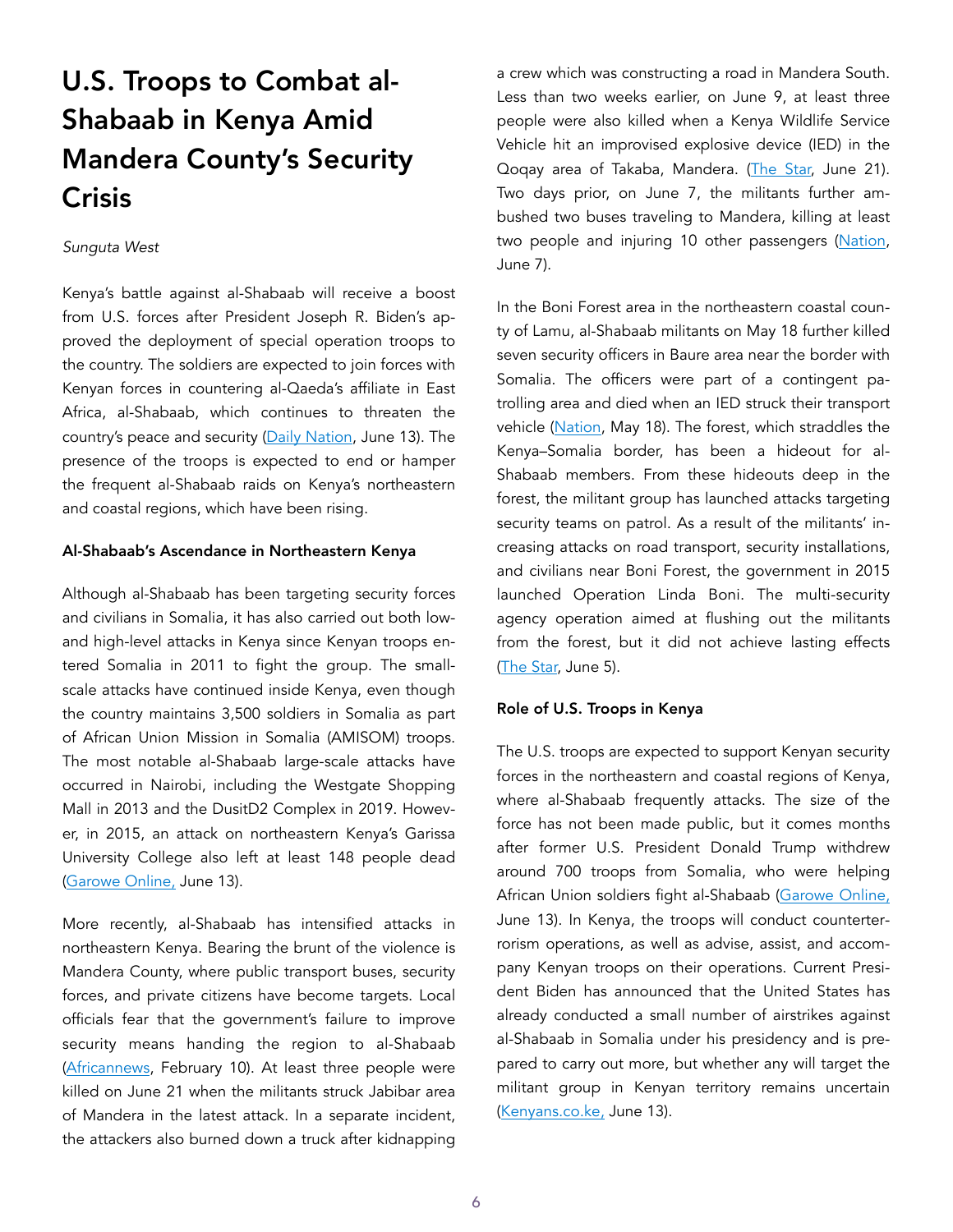The airstrikes referenced by Biden occurred in July, when the U.S. Air Force conducted two drone strikes against al-Shabaab. On July 20, U.S. Africa Command (AFRICOM) carried out the first of the airstrikes against al-Shabaab in Galkayo, north of Qeycad. The drone strikes supported Somali Special Forces known as Danab, which have been fighting al-Shabaab north of Galkayo city [\(Garowe Online,](https://www.garoweonline.com/en/news/somalia/us-military-targets-al-shabaab-again-in-somalia) July 24). Three days later, on July 23, drone strikes hit members of the militant group in Qeycad, Galmudug Province, which is approximately 310 miles north of the capital, Mogadishu ([The](https://www.thecitizen.co.tz/tanzania/news/africa/us-launches-second)  [Citizen,](https://www.thecitizen.co.tz/tanzania/news/africa/us-launches-second) July 24).

Besides northeastern Kenya bases, al-Shabaab still controls large swathes of rural central and southern Somalia. The current Somali administration has been accused of failing to tackle the jihadists. However, a new administration is expected to soon come to power in Somalia. After months of deadlock, Somali politicians finally agreed to hold elections in October. The country is using a complex, indirect parliamentary and presidential election model. Special delegates, chosen by clan elders, will choose lower house members of parliament, while senators are nominated by state presidents and then endorsed by the local legislature ([Africanews,](https://www.africanews.com/202) June 30).

President Mohammed Abdullahi Mohammed (a.k.a Farmaajo) is accused of failing to tame al-Shabaab and may not be re-elected. Indeed, Somali elections have never resulted in the reelection of a sitting president or returned a former president since the country's civil war began in 1991 [\(The East African,](https://www.theeastafrican.co.ke/tea/news/east-africa/half-fees-for-all-somalia-women-vying-3461310) July 5). Either way, the leader who takes the helm will be expected to achieve greater results in defeating al-Shabaab.

#### Conclusion

Boosting Kenyan efforts in the battle against al-Shabaab is crucial to the region's fight against terrorism. In the past, U.S. airstrikes targeting the militant group's leaders have somewhat disrupted its activities and reduced its threat. However, al-Shabaab continues to be resilient. As a result, U.S. forces' counterterrorism operations, as well as advising, assisting, and supporting Kenyan troops' operations has become necessary.

*Sunguta West is an independent journalist based in Nairobi.*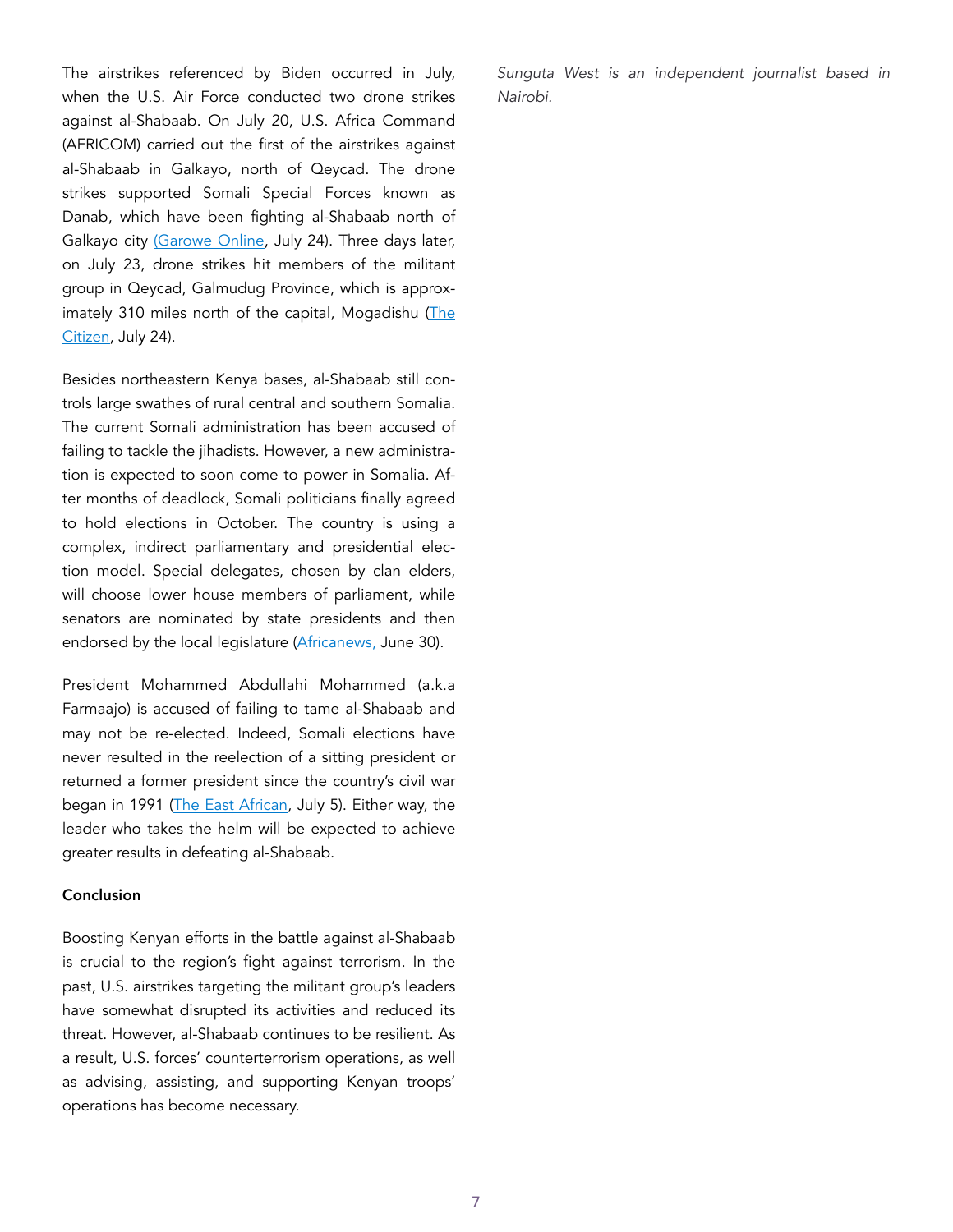## Turkey Conducting Targeted Killings of PKK Leaders in Iraq: What's Next?

#### *Ömer Faruk Cantenar*

Northern Iraq has long been a safe haven for the Kurdistan Workers' Party (PKK), which is a Kurdish militant group recognized as a terrorist organization by Turkey, the United States, and European Union. The group has been waging an armed struggle in Turkey since 1984. Turkish air and land operations have routinely targeted the PKK in the mountainous region of northern Iraq, near the border with Turkey. The most recent iteration of these operations, titled Operations Claw-Lightning and Claw-Thunderbolt, began in April and is currently ongoing (*Pençe-*Ş*im*ş*ek ve Pençe-Yıldırım*) [\(Terrorism Monitor,](https://jamestown.org/prog) May 7). In mid-May, in addition to these ground operations, Turkey initiated a new campaign of targeted operations that have killed several prominent PKK figures in northern Iraq. This piece aims to analyze Turkey's recent focus on targeted killings, often referred to as "personality strikes," in the country's fight against the PKK and to elaborate on potential future targets. [1]

#### Turkey's First 'Personality Strikes' in Northern Iraq

On May 17, President Recep Tayyip Erdoğan announced that the "PKK's general officer responsible person for Syria codenamed Sofi Nurettin was killed in northern Iraq" [\(Milliyet](https://www.milliyet.com.tr/siyaset/so), May 18). Interior Minister Süleyman Soylu stated that Sofi Nurettin, based in Rojava, worked as the head of the PKK in Syria, as a member of PKK's Central Committee, and as a member of the People's Defense Forces' (HPG) Military Council. Soylu congratulated the Turkish Armed Forces (TAF) and the Turkish Intelligence Agency (MİT) and wished the same fate "for the others [in the PKK] who could not get out of the cave" (TRT [Haber,](https://www.trthaber.com/haber/gundem/bakan-soylu-mit-ve-tskyi-kutladi-581459.html) May 18).

This first high-value target, Sofi Nurettin, whose real name was Halef el-Muhammed, was eliminated in a joint TAF-MİT operation. According to Turkish media, the MİT learned of his location in northern Iraq by monitoring his family in Syria [\(Sabah,](https://www.sabah.com.tr/gundem/2021/05/17/irakta-oldugu-gizli-tutuluyordu-sofi-nurettini-yakalamak-icin-ozel-ekip-kuruldu) May 17). However, no information on how the operation was conducted is currently publicly available. Due to the emphasis on collaboration between TAF and MİT, it can be assumed that the operation was executed by a drone or fighter jet, or both together.

Another targeted killing operation in northern Iraq was conducted on May 24. This time, Turkish aerial assets targeted two cars in the vicinity of Mangesh, a subdistrict of Dohuk Governorate in Iraq, and killed four PKK members, including Selahattin Dede, codenamed Zagros, who was a midlevel militant and was categorized in the grey list of Turkish security forces. This was again declared a joint operation of MİT and TAF. However, this time Turkish media showed video footage of the attack and pictures of the destroyed vehicles [\(Sabah,](https://www.sabah.com.tr/gundem/2021/05/24/son-dakika-mit-ve-tskdan-duhokta-ortak-operasyon-2si-ust-duzey-4-terorist-etkisiz?paging=3) May 24).

In two other successive incidents on June 5 and June 10, MİT killed Selman Bozkur (a.k.a. Doctor Hüseyin) and Hasan Adır (a.k.a. Salih), respectively, in the Makhmur region of northern Iraq, which is a town located 40 miles southwest of Erbil. Both figures were reportedly on the Interpol red list [\(TRT Haber,](https://www.t) June 6). Erdoğan announced the attack as "good news for the nation" [\(Twit](https://twitter.com/RTErdogan/status/1401533629533130756?ref_src=twsrc%5Etfw)[ter.com/RTErdogan](https://twitter.com/RTErdogan/status/1401533629533130756?ref_src=twsrc%5Etfw), June 6).

#### Erdoğan Signals Target Locations: Makhmur and Qandil

Selman Bozkur was illegally trafficking money in Iraq before becoming the head of the Makhmur camp ([TRT](https://www.trthaber.com/haber/gundem/pkknin-mahmur-sorumlusu-etkisiz-hale-getirildi-586530.html) [Haber,](https://www.trthaber.com/haber/gundem/pkknin-mahmur-sorumlusu-etkisiz-hale-getirildi-586530.html) June 6). During a televised live interview just a few days before the operation, Erdoğan gave a hint of the impending operation against Bozkur [\(YouTube,](https://www.youtube.com/watch?v=rPpeVFYgx4Y) June 2, 2021). He mentioned two PKK safe havens in northern Iraq, including in the Qandil mountains and the Makhmur camp. Qandil mountain, located over 200 miles away from Turkey near the Iraqi-Iranian border, is the central headquarters for the PKK's top leadership cadres. The bulk of the militant group has been based there for decades.

Makhmur, a 12,000-person refugee camp, has existed in the region since 1998 ([Al-Monitor,](https://www.al-monitor.com/originals/2021/06/turkish-attack-near-makhmour-camp-extends-anti-pkk-operations-deeper-iraq) June 7). [2] According to the Turkish government, the PKK forcefully moved Makhmur's Kurdish inhabitants from Turkey into northern Iraq in 1992 [\(TRT Haber,](https://www.trthaber.com/haber/gundem/pkknin-mahmur-sorumlusu-etkisiz-hale-getirildi-586530) June 6). The Iraqi government and the United Nations recognized Makhmur as an official refugee camp in 2011. In recent years, however, the PKK has increased its influence in the camp, and it has become a recruiting ground for the group.

Erdoğan has argued that, "We also prioritize Makhmur as much as Qandil. This place serves as an incubator for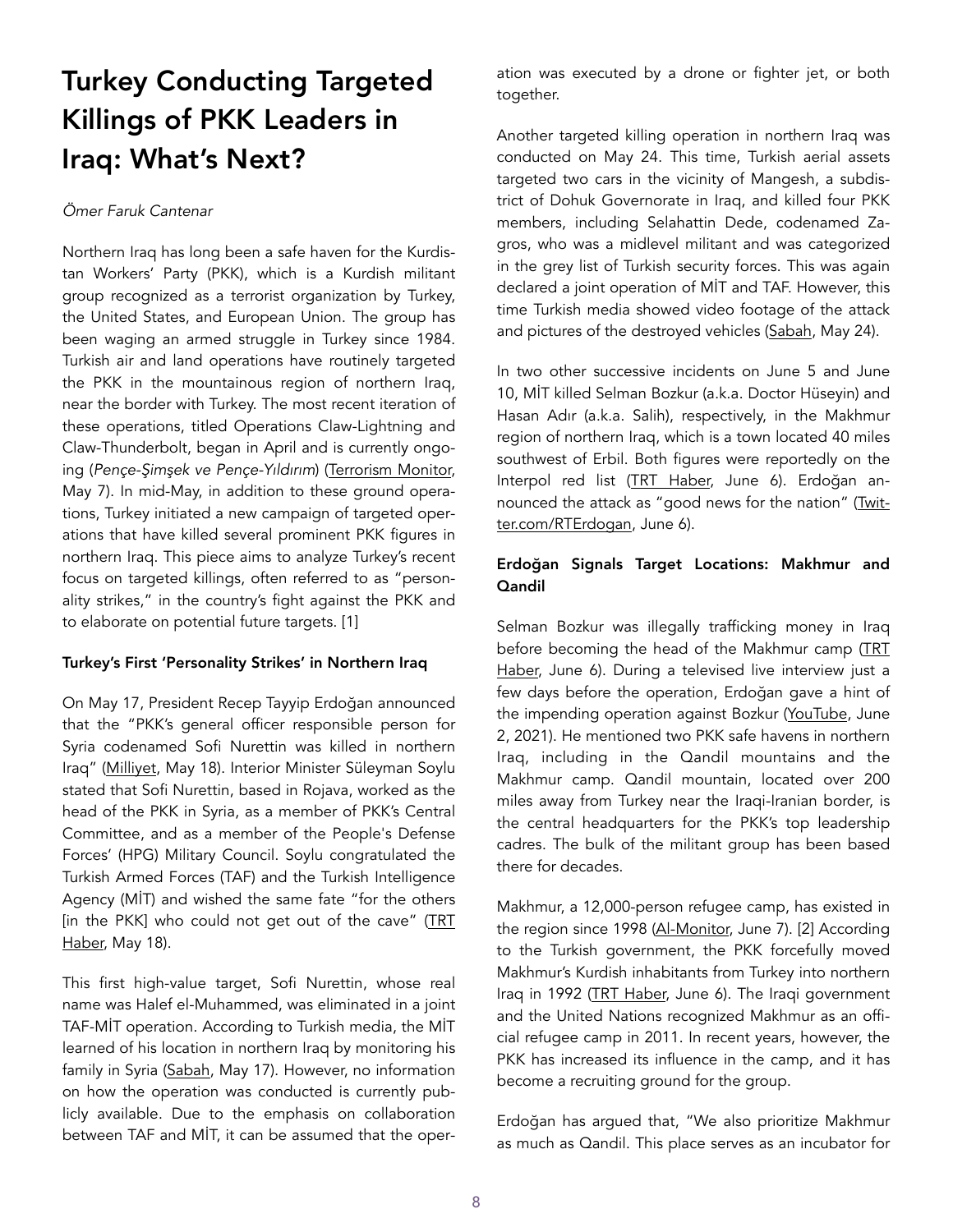Qandil…the kids, at the age of nine or ten, were trained and then sent to Qandil. If we do not go to them, they will continue to recruit [from Makhmur camp]. We tell the United Nations: If you can do it, come and clear this place, otherwise we will do it. We cannot tolerate it anymore" [\(YouTube,](https://www.youtube.com/watch?v=rPpeVFYgx4Y) June 2). Turkish security forces killed two key PKK figures of Makhmur camp successively, Bozkur and Adır, within ten days after Erdoğan's remarks.

Turkish aerial assets continue to fly and search for PKK members to conduct "signature strikes," which, until recently, have been the favored method to target the PKK both in Turkey and abroad. A signature strike involves targeting individuals who bear the characteristics of certain militants, as judged from the screen of a drone operator. By assessing the behavioral patterns of individuals on the drone screen, experts can differentiate militants from civilians. A Turkish air attack on May 30 that killed five PKK members in the Gare region of northern Iraq was such an example of this type of signature strike [\(Sözcü,](https://www.sozcu.com.tr/2021/gundem/tsk-ve-mitt) May 31).

However, the above-mentioned operations against specific militants, as well as Erdoğan's remarks, indicate a new method for Turkey's fight against the PKK, which can be defined as "personality strike targeted killing operations" or "killings from the list." Targeting key PKK militants is deeply connected to precision capabilities, possession of required aerial assets, including mostly armed drones, and the intelligence capacity of the state. Turkey has enjoyed these technological capabilities for several years and has also improved its signal and human intelligence capacity as well as its intelligence agency's operational capability to conduct personality strike targeted killings in northern Iraq.

In a live interview, Erdoğan also discussed Qandil and Makhmur: "There are two sides of Qandil, one is on Iran's side and the other is on Iraq's side…We told our brothers in Iraq that if you are going to do it then do it, otherwise we will do it and we will come and strike. There is no other solution to this. In countering terrorism, Turkey is not awaiting [on] other countries anymore. Turkey searches, finds, and eliminates and this is a new reality…Turkey is determined to dry this Qandil swamp until it will not spread any terror microbe ever again. To achieve this, we will do whatever is needed under the law by respecting the sovereignty of our neighbors" [\(YouTube,](https://www.youtube.com/watch?v=rPpeVFYgx4Y) June 2).

Therefore, it could have been expected that the upcoming targeted attacks, in addition to Makhmur, would be in Qandil. However, Qandil's long distance from the Turkish border made a ground attack option almost impossible. Moreover, such an operation would be economically costly. Turkish jets had bombed Qandil several times before, but they were not effective due to a lack of real-time information on the area's cave infrastructure. If fighter jets were again used for individual targeted killings, they would need drone assistance to pinpoint targets for their laser or GPS-guided ammunition to achieve the intended outcomes of such an operation.

#### Recent Drone Upgrades and Prospects for Future High-Value Targets

The range of current operational TB2 Bayraktar drones is limited by "the line of sight," referring to the antenna communication range between a drone and its ground terminal that extends approximately 185 miles. This is the main limitation of this weapon system. However, by the end of 2020, the technical manager of the Baykar Defense Company, which is the main producer of TB2s, Selçuk Bayraktar, shared the test flight of a new version of TB2, which was integrated with a satellite communication (SATCOM) system ([SavunmaSanayiST.com](https://www.savunmasanayist.com/satcomlu-bayraktar-tb2-ilk-kez-goruntulendi/), November 10, 2020). This capacity would allow TB2s to be used beyond the line of sight. In an online event on the May 28, Haluk Bayraktar, Selçuk's elder brother and the chief executive of the Baykar Defense company, announced for the first time that the new SATCOM integration TB2s could operate beyond the line of sight with a range of approximately 1,100 miles [\(Twitter.com/haluk,](https://mobile.twitter.com/haluk/status/1399393217242714120) May 28).

According to Turkish defense analyst Hakan Kılıç, the SATCOM capability will allow the TB2 to fly over regions covered by the Turkish satellite TURKSAT 4B. Therefore, TB2, with its 24 hours of flight time, could fly to places that require ten hours or more and still be able to return to Turkey. It is also known that the TAF has been using satellite-operated drones named ANKA for several years now. Hakan Kılıç also stated that the satellite-operated ANKA-S, the armed version of the drone, has already proven itself in Syria [\(TRT Haber](https://www.trthaber.com/haber/gundem/uydu-baglantisiyla-tb2nin-kapsama-alani-genisledi-530066.html), November 11, 2020).

On February 24, Temel Kotil, general manager of TUSAŞ, which is the company that produces the ANKA, announced that the company had already delivered 27 drones to the TAF [\(Defenceturk.net,](https://www.defenceturk.net/menzili-artirilmis-2-anka-siha-deniz-kuv) February 24) Therefore, the increased inventory number of ANKA drones